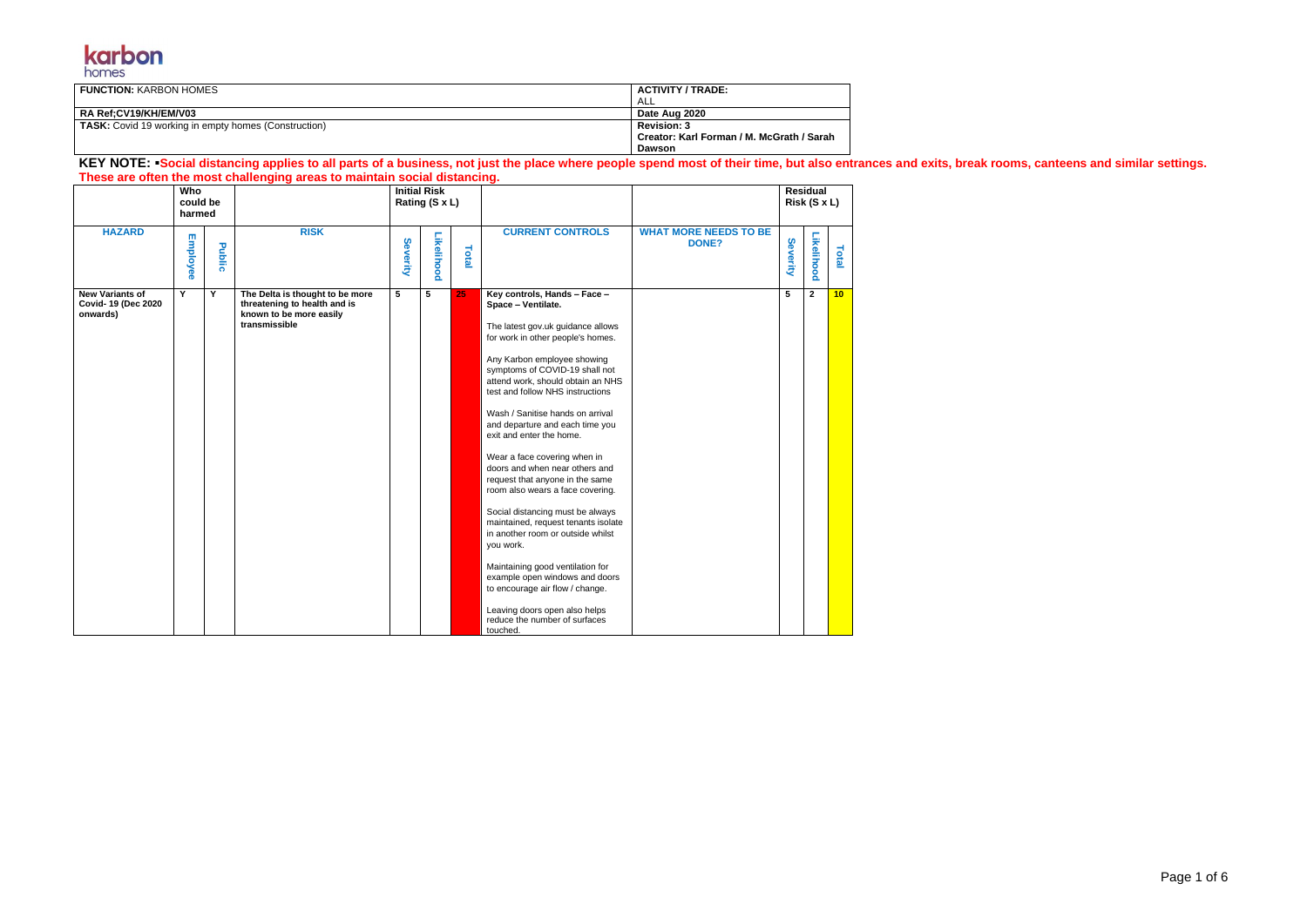Page 2 of 6



| Covid 19-<br><b>Moving around</b><br><b>Buildings and</b><br>worksites. | Υ | Υ | A highly contagious biohazard, that<br>has the potential to cause severe<br>health conditions and fatalities. | 5 | 4              | 20. | Social distancing must be followed<br>at all times.<br>Dis-courage any non-essential<br>movement – promote the use of                                                                                                                    | 5 | -1           | 5               |
|-------------------------------------------------------------------------|---|---|---------------------------------------------------------------------------------------------------------------|---|----------------|-----|------------------------------------------------------------------------------------------------------------------------------------------------------------------------------------------------------------------------------------------|---|--------------|-----------------|
| <b>Failure to maintain</b><br>social distancing                         |   |   | Catching the virus and becoming ill<br>Spreading the virus to colleagues,                                     |   |                |     | technology to keep in contact<br>phone/video calling, keep this<br>equipment clean provide wipes.                                                                                                                                        |   |              |                 |
|                                                                         |   |   | family and or wider community                                                                                 |   |                |     | Reducing job rotation and<br>equipment rotation, e.g. single<br>tasks for the day                                                                                                                                                        |   |              |                 |
|                                                                         |   |   |                                                                                                               |   |                |     | Wear a face covering when in<br>doors and when near others and<br>request that anyone in the same<br>room also wears a face covering.                                                                                                    |   |              |                 |
|                                                                         |   |   |                                                                                                               |   |                |     | Where required Using signage<br>such as ground markings or being<br>creative with other objects to mark<br>out 2m to allow controlled flows of<br>people moving throughout site.                                                         |   |              |                 |
|                                                                         |   |   |                                                                                                               |   |                |     | Separating sites into working zones<br>eg.2 people maximum per floor of<br>property<br>Planning of site access and "area<br>of safety" points to enable social<br>distancing.                                                            |   |              |                 |
|                                                                         |   |   |                                                                                                               |   |                |     | Regulate high traffic areas<br>including corridors, lifts,                                                                                                                                                                               |   |              |                 |
|                                                                         |   |   |                                                                                                               |   |                |     | Implementing a one way system<br>where possible on walkways<br>around the workplace                                                                                                                                                      |   |              |                 |
| Covid $19-$<br>Workplaces/areas                                         | Y | Υ | A highly contagious biohazard, that<br>has the potential to cause severe<br>health conditions and fatalities. | 5 | $\overline{4}$ | 20  | Social distancing must be followed<br>at all times<br>Changing layouts to allow people to                                                                                                                                                | 5 | $\mathbf{1}$ | $5\overline{)}$ |
| <b>Failure to maintain</b><br><b>Social Distancing</b>                  |   |   | Catching the virus and becoming ill                                                                           |   |                |     | work further apart from each other.                                                                                                                                                                                                      |   |              |                 |
|                                                                         |   |   | Spreading the virus to colleagues,<br>family and or wider community                                           |   |                |     | Only where it is not possible to<br>move workstations arrange people<br>side by side or back to back rather<br>than face to face                                                                                                         |   |              |                 |
|                                                                         |   |   |                                                                                                               |   |                |     | Using a consistent pairing system if<br>people have to work in close<br>proximity, e.g. During a two person<br>working, lifting or maintenance<br>activities that can not be<br>redesigned then masks are to be<br>worn by both parties. |   |              |                 |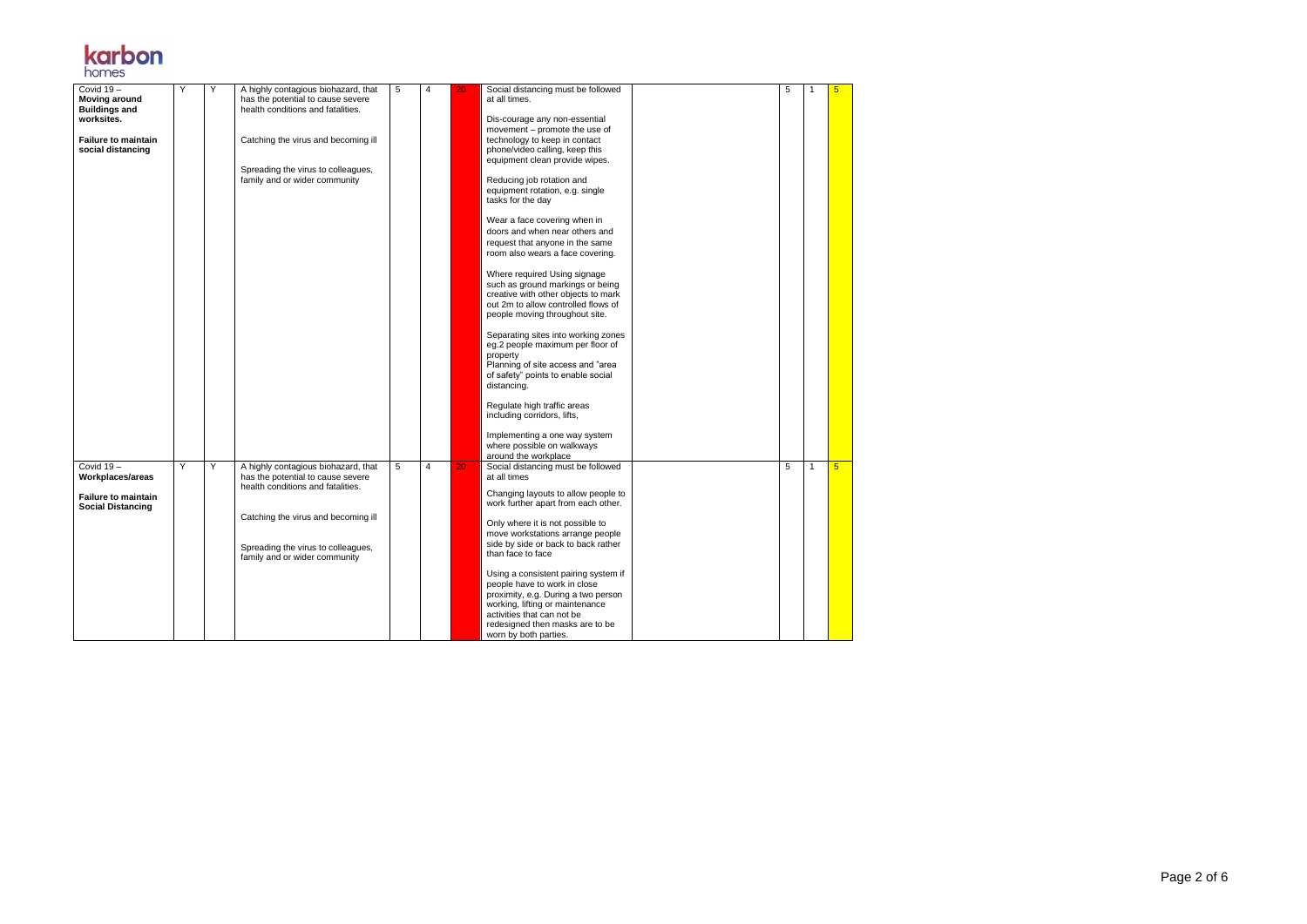Page 3 of 6



| Covid-19<br><b>Meetings</b><br><b>Failure to reduce</b><br>/eliminate<br>transmission due to<br>face to face<br>meetings and failure<br>to maintain social<br>distancing. | Y | Υ | A highly contagious biohazard, that<br>has the potential to cause severe<br>health conditions and fatalities.<br>Catching the virus and becoming ill<br>Spreading the virus to colleagues,<br>family and or wider community | 5 | 4              | 20              | Any employee showing symptoms<br>of COVID-19 do not attend work<br>and isolate for a minimum of 10<br>days.<br>Use of remote working tools -<br>Teams, Skype avoid in person<br>meetings.<br>Guidance states if necessary<br>participants should attend a<br>meeting then social distancing<br>must be maintained throughout.<br>Provide hand sanitiser in meeting<br>areas.<br>Wear a face covering when in<br>doors and when near others and<br>request that anyone in the same<br>room also wears a face covering.<br>Do not share any tools - pens<br>mouse etc                                         | 5 |              | $5\overline{)}$ |
|---------------------------------------------------------------------------------------------------------------------------------------------------------------------------|---|---|-----------------------------------------------------------------------------------------------------------------------------------------------------------------------------------------------------------------------------|---|----------------|-----------------|-------------------------------------------------------------------------------------------------------------------------------------------------------------------------------------------------------------------------------------------------------------------------------------------------------------------------------------------------------------------------------------------------------------------------------------------------------------------------------------------------------------------------------------------------------------------------------------------------------------|---|--------------|-----------------|
|                                                                                                                                                                           |   |   |                                                                                                                                                                                                                             |   |                |                 | Hold meetings in outdoor spaces<br>well ventilated rooms<br>In areas where regular meetings do<br>take place then floor markings are                                                                                                                                                                                                                                                                                                                                                                                                                                                                        |   |              |                 |
| Covid-19<br>Common areas-<br>failure to maintain<br>social<br>distancing.                                                                                                 | Y | Y | A highly contagious biohazard, that<br>has the potential to cause severe<br>health conditions and fatalities.<br>Catching the virus and becoming ill<br>Spreading the virus to colleagues,<br>family and or wider community | 5 | 4              | 20 <sub>1</sub> | necessary.<br>Any employee showing symptoms<br>of COVID-19 do not attend work<br>and isolate for a minimum of 10<br>days.<br>Social distancing must be followed<br>at all times.<br>Staggering breaks times to reduce<br>any pressure in Kitchen areas<br>Toilet areas one person only at any<br>time. Signage to ensure visibility of<br>being occupied.<br>Use of safe outside areas for<br>breaks<br>Use of other areas of the building<br>for breaks separating employees                                                                                                                               | 5 | $\mathbf{1}$ | $5\overline{)}$ |
| Covid-19<br><b>Accidents security</b><br>and other incidents<br><b>Failure to prioritise</b><br>safety during<br>incidents                                                | Y |   | A highly contagious biohazard, that<br>has the potential to cause severe<br>health conditions and fatalities.<br>Catching the virus and becoming ill                                                                        | 5 | $\overline{4}$ | 20              | In an accident or fire people do not<br>have to stay 2m apart if it would be<br>unsafe.<br>People involved in first aid must<br>pay attention to sanitation<br>measures immediately afterwards<br>Minimum PPE gloves, plastic apron<br>and surgical mask( fluid repellent)<br>goggles. As per the Gov.uk<br>guidance for first responders.<br>CPR chest compressions are to be<br>carried out if necessary Mouth to<br>mouth resuscitation is not<br>recommend if a decision is made to<br>perform mouth-to-mouth ventilation<br>in asphyxia arrest, use a<br>resuscitation face shield where<br>available. | 5 | $\mathbf{1}$ | $5\overline{)}$ |
| Covid-19                                                                                                                                                                  |   |   | A highly contagious biohazard, that                                                                                                                                                                                         | 5 | 4              | 20              | Any employee/Visitor showing                                                                                                                                                                                                                                                                                                                                                                                                                                                                                                                                                                                | 5 |              | 5               |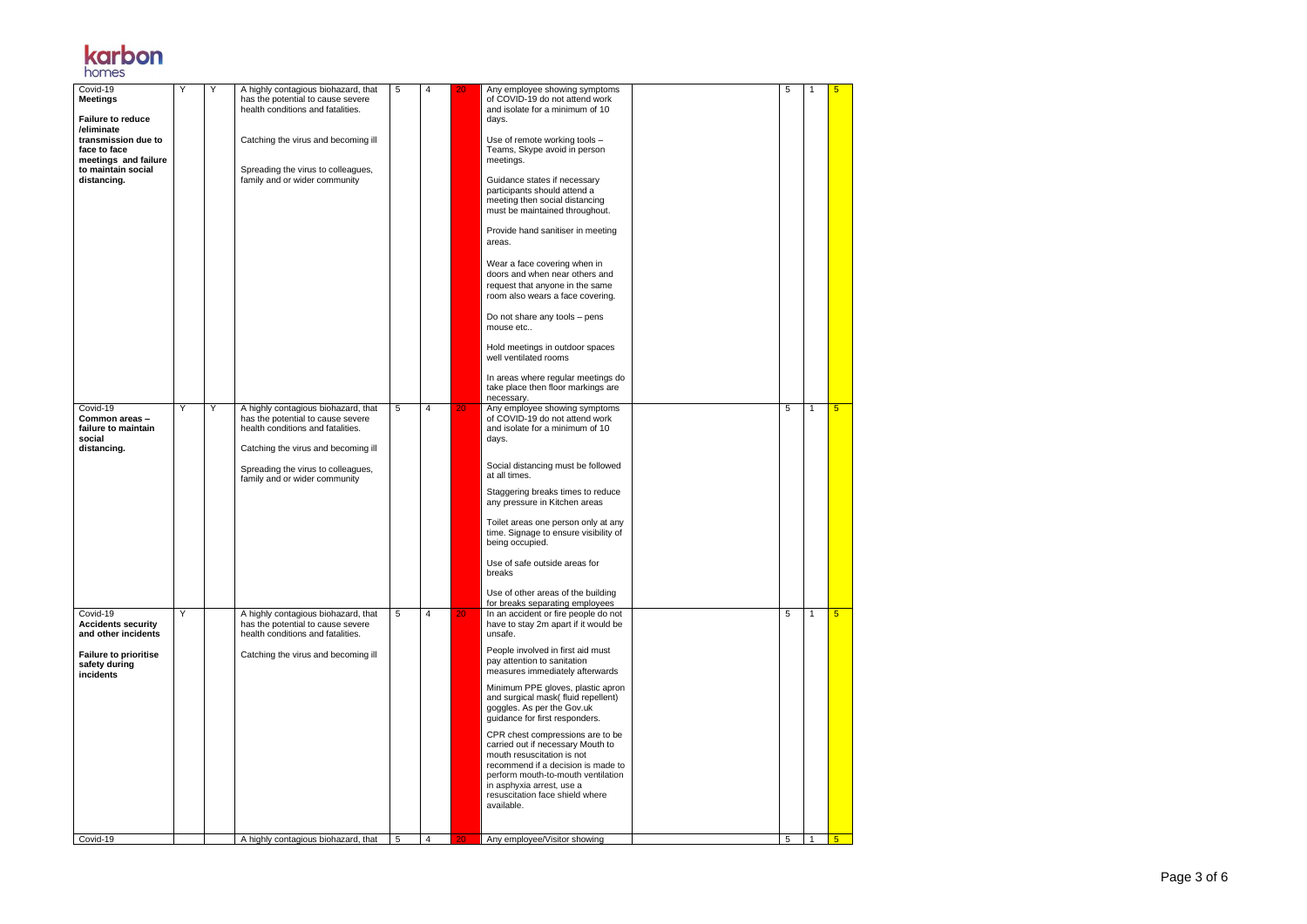Page 4 of 6

| <b>Visitors to Worksite</b><br><b>Failure to minimise</b><br>the number of<br>unnecessary visits                              | has the potential to cause severe<br>health conditions and fatalities.<br>Catching the virus and becoming ill<br>Spreading the virus to colleagues,<br>family and or wider community                                                                                                                                                                                                      |   |   |    | symptoms of COVID-19 do not<br>attend work and isolate for a<br>minimum of 10days.<br>Social distancing must be followed<br>at all times.<br>Were visitors/contractors are<br>required site guidance on social<br>distancing and hygiene should be<br>explained to visitors on or before<br>arrival.<br>Encourage visits via remote<br>connection<br>Limit the number of visits at any<br>one time. Determine if schedules<br>for essential services and<br>contractor visits can be revised to<br>reduce interaction and overlap<br>between people.<br>Maintain a record of visitors where<br>this is practical. |   |   |                |
|-------------------------------------------------------------------------------------------------------------------------------|-------------------------------------------------------------------------------------------------------------------------------------------------------------------------------------------------------------------------------------------------------------------------------------------------------------------------------------------------------------------------------------------|---|---|----|-------------------------------------------------------------------------------------------------------------------------------------------------------------------------------------------------------------------------------------------------------------------------------------------------------------------------------------------------------------------------------------------------------------------------------------------------------------------------------------------------------------------------------------------------------------------------------------------------------------------|---|---|----------------|
| Covid-19<br>A failure to provide<br>and explain<br>guidance to public<br>A lack of visible<br>notices for staff and<br>public | Public unaware of works being<br>carried out, guidance and signage<br>will ensure safey working<br>procedures are in place and deter<br>any bad publicity.<br>A highly contagious biohazard, that<br>has the potential to cause severe<br>health conditions and fatalities.<br>Catching the virus and becoming ill<br>Spreading the virus to colleagues,<br>family and or wider community | 5 | 4 | 20 | Provide signage to inform public<br>what work you are doing<br>Provide signage at entrances to<br>worksites to remind the public and<br>workers to maintain social<br>distancing.<br>Providing signage on rights of way<br>that cross your workplace to remind<br>the public to maintain social<br>distancing.<br>Establishing host responsibilities<br>relating to COVID-19 and providing<br>any necessary training for people<br>who act as hosts for visitors.                                                                                                                                                 | 5 | 1 | 5 <sup>5</sup> |

## **karbon**

**MANAGERS CHECKLIST**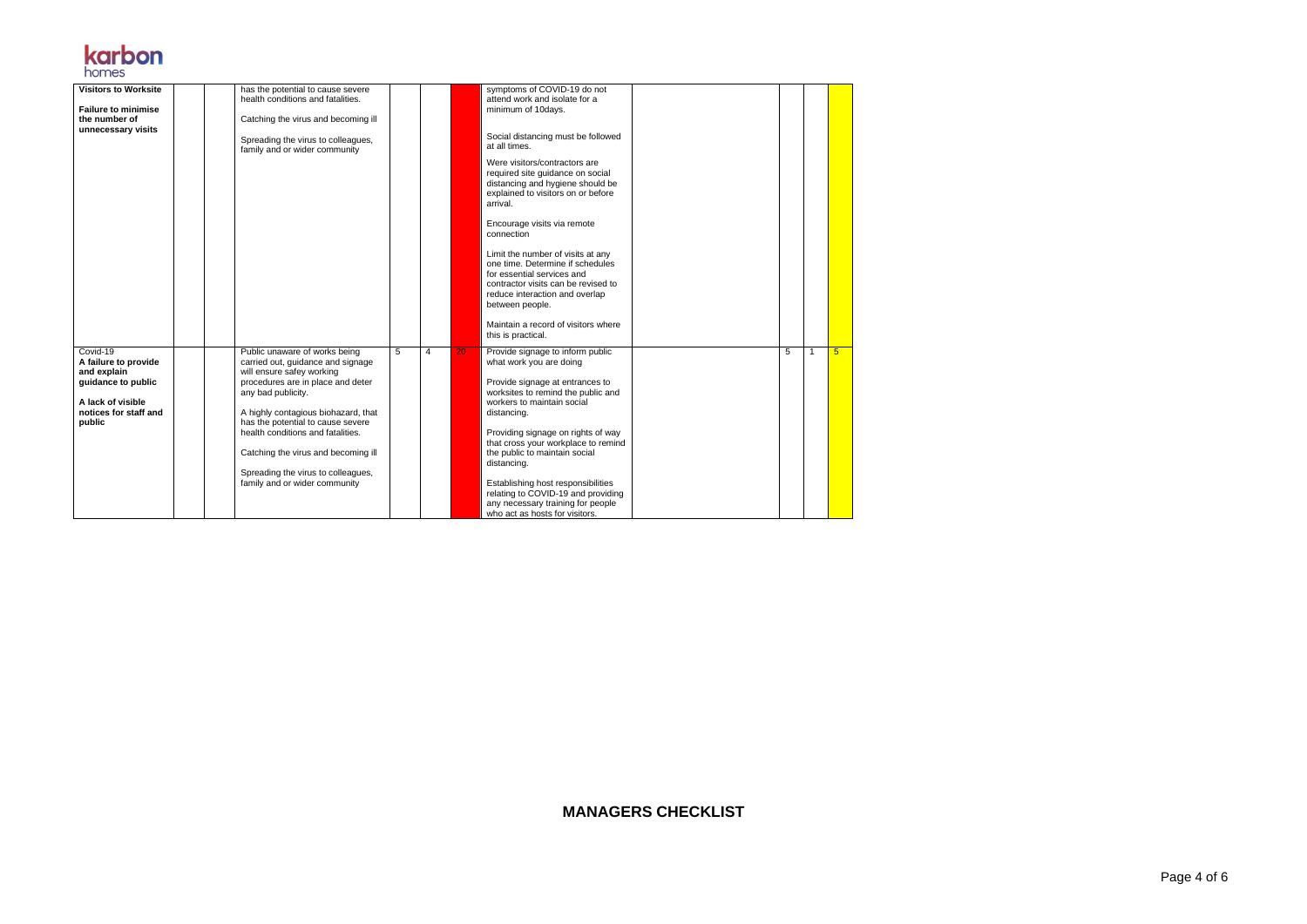## karbon homes

| <b>No</b>      | <b>Action</b>                                                                                                                              | <b>Check</b><br>frequency | <b>Manager name</b> | <b>Manager signed</b>          |
|----------------|--------------------------------------------------------------------------------------------------------------------------------------------|---------------------------|---------------------|--------------------------------|
| $\overline{1}$ | Are hand washing / sanitising facilities available?                                                                                        | Once                      |                     |                                |
| $\overline{2}$ | Does the layout allow social distancing?                                                                                                   | Once                      |                     |                                |
| 3              | Does the work allow social distancing?                                                                                                     | Once                      |                     |                                |
|                | Is a new site induction required? (I.e. when different people go into the site or property)                                                | Once                      |                     |                                |
| 5              | Are SSOW in place for Medium to High risk activities?                                                                                      | Once                      |                     |                                |
| 6              | Are contractors RAMS suitable and sufficient?                                                                                              | As required               |                     |                                |
|                | Have all individuals received, read, understood and confirmed their acceptance of the RA and any<br>associated SSOW?                       | Once                      |                     |                                |
| 8              | Have Trade Unions received and confirmed their acceptance of the RA and any associated SSOW?                                               | Once                      |                     | To be confirmed by<br>H&S Mgr. |
| 9              | Is PPE required (ppe matrix)?<br>Gloves,<br>Coverall,<br>Apron,<br>Face covering<br>Filtering respirator.<br>Face shield / eye protection. | Once                      |                     |                                |
| 10             | Any other equipment required? E.g. Additional Pens                                                                                         | Once                      |                     |                                |
| 10             | Has any additional training and or instruction related to PPE been provided and recorded?                                                  | Once                      |                     |                                |
| 11             | Has any additional training and or instruction related to new process been provided and recorded?                                          | Once                      |                     |                                |
| 12             | Have we responded to concerns raised by colleagues?                                                                                        | As required               |                     |                                |

Activities with an outcome of 1-4 are considered low risk because controls are good (shown in green), and may be carried out using current good practice. Outcomes of 5 -14 are considered medium risk (shown in yellow), and identified control measures outlined in this document. Outcomes of 15+ are considered **high** risk (shown in red), and may only be carried out by trained personnel.

## **Risk Ratings**

The risk rating is calculated as the product (multiplication) of the likelihood and severity of harm. The numbers for likelihood and severity are defined in the following table:

| <b>Number</b> | Likelihood  | <b>Severity</b>  |
|---------------|-------------|------------------|
|               | remote      | delay only       |
| 2             | unlikely    | minor injury     |
| 3             | may occur   | lost time injury |
|               | likely      | major injury     |
| 5             | very likely | fatality         |

The calculated risk rating gives you a number with which to decide upon the outcome.

| <b>Revision History</b> |                                                                                             |            |
|-------------------------|---------------------------------------------------------------------------------------------|------------|
| Date                    | Summary of revision                                                                         | Revised by |
| May 2020                | New Document Generic Covid 19 working in empty homes                                        |            |
| Aug 2020                | Amended the 72 hour rule to 48 hours as per request                                         |            |
| July 21                 | Reviewed as per the lifting of restrictions $19th$ July 21 – amended face coverings wording | SL         |

|                |             | Ð<br>fatality | major<br>injury | lost time<br>injury | minor<br>injury | delay<br>only  |
|----------------|-------------|---------------|-----------------|---------------------|-----------------|----------------|
| 5              | very likely | 25            | 20              | 15                  | 10              | 5 <sub>5</sub> |
|                | likely      | 20            | 16              | 12                  | 8               |                |
| -3             | may occur   | 15            | 12              | 9                   | 6               | 3              |
| $\overline{2}$ | unlikely    | 10            | 8               | 6                   |                 |                |
|                | remote      |               |                 |                     |                 |                |